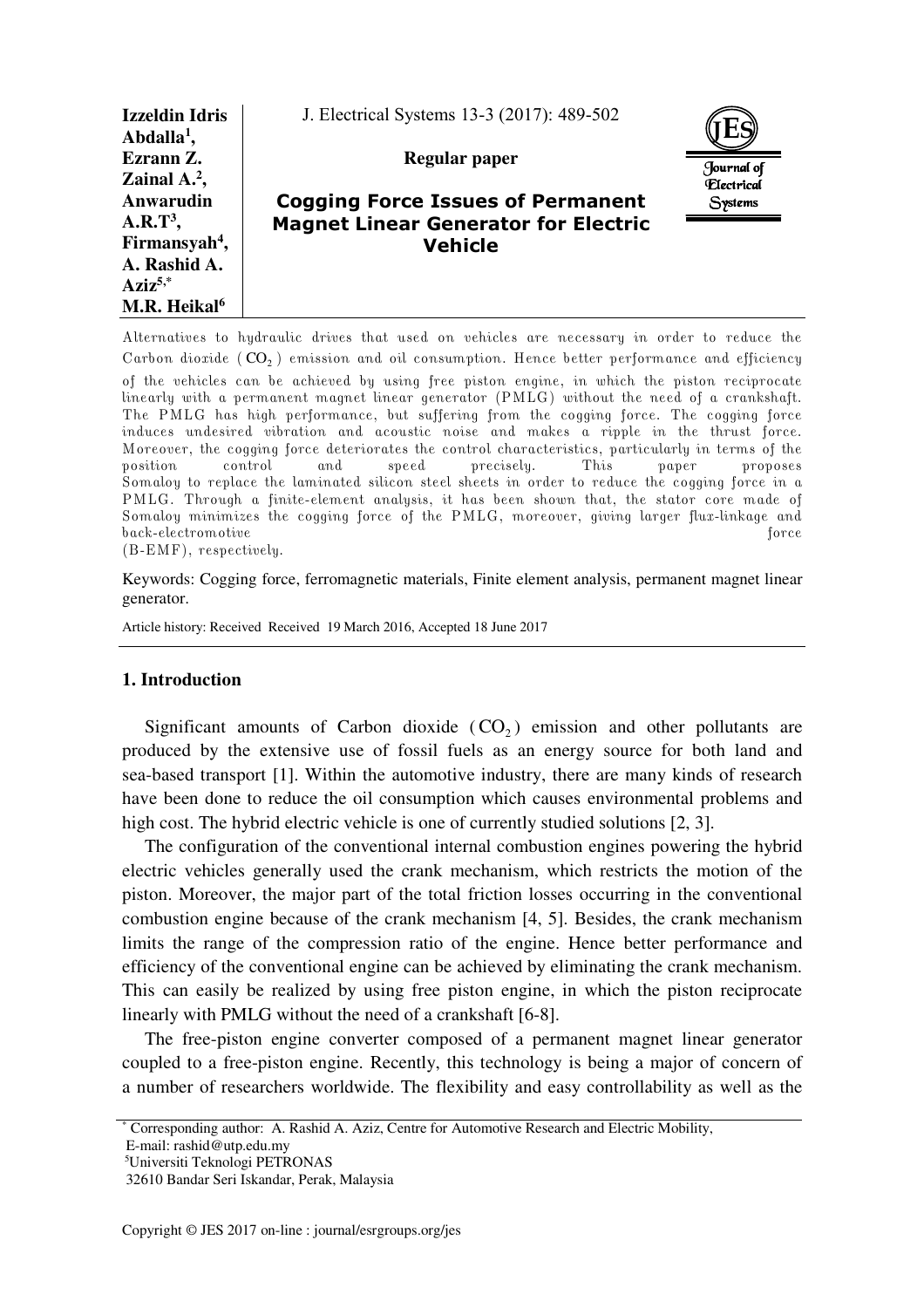high efficiency of electrical machines, make them an interesting concept [9, 10]. The growing interest of the automotive industry in the technology of electric hybrid vehicles is a driving force behind the interest in free-piston engine generators. The single piston and dual piston of free-piston engine generator designs have been reported. The use of the electric machine as a rebound device has been proposed in order to replace a bounce chamber in the single piston engine. The use of the electric machine in a motoring mode to aid engine control and for starting is possible by implementing an appropriate power electronics control [8, 11].

Mainly, there are four different approaches to producing a linear energy conversion. The first approach is to use the electrostatic properties. Thus, a maximum force density of about 16 N/m<sup>2</sup> can be obtained. The second approach of which is of the interest for this study, is to produce a linear energy conversion by an electromagnetic way. The third and fourth approaches based on mechanical friction use the piezoelectric or magnetostrictive properties to interact with the translator [12].

The developments based on the PMLG are very likable owing to efficient electromagnetic performance, despite, suffers from the cogging force. This force produces due to the attraction between ferromagnetic core and magnetic with zero current in the winding of the machine [13, 14]. The periodic waveform of the cogging force is depending on the relative position of the translator. When the excitation current assigned to the winding of the machine, the cogging force will be added to a thrust force. The cogging force makes a ripple in thrust force. The ripple resulted by the cogging force will deteriorates the position control and precise speed in many applications. The low-speed applications are more suffering from such ripple; moreover, it produces undesirable acoustic noises and vibrations. Thus, at the design stage must be minimized [13]. Numbers of techniques have been used to reduce the cogging force in permanent magnet machines, but most of these techniques contribute to the reducing of the actual electromagnetic performance. Alternatively, air-cored PMLGs are preferred in terms of unavailability of cogging force, lightweight and simplicity but they have limitations in electromagnetic performance [15-17]. Table 1 gives the comparisons of the slotted and slotless linear electrical machines [18].

| Table T. Shulted versus shulless filled electrical machines |         |          |  |
|-------------------------------------------------------------|---------|----------|--|
| Quantity                                                    | Slotted | Slotless |  |
| Higher efficiency at lower speed range                      |         |          |  |
| Higher thrust density                                       |         |          |  |
| Lower input current                                         |         |          |  |
| Higher efficiency at higher speed range                     |         | ٦        |  |
| Lower cogging force                                         |         | ٦        |  |
| Minimum cost of the winding                                 |         |          |  |
| Less use of PM material                                     |         |          |  |
| Minimum noise                                               |         |          |  |

Table 1: Slotted versus slotless linear electrical machines

An accurate and fast calculation of the magnetic field distributions created by the PMs are necessary for many electromagnetic machines, they can provide more efficient design and execution of such machines, subsequently, higher performance can be obtained [19]. However, numerous modeling methods are exist for prediction and analysis the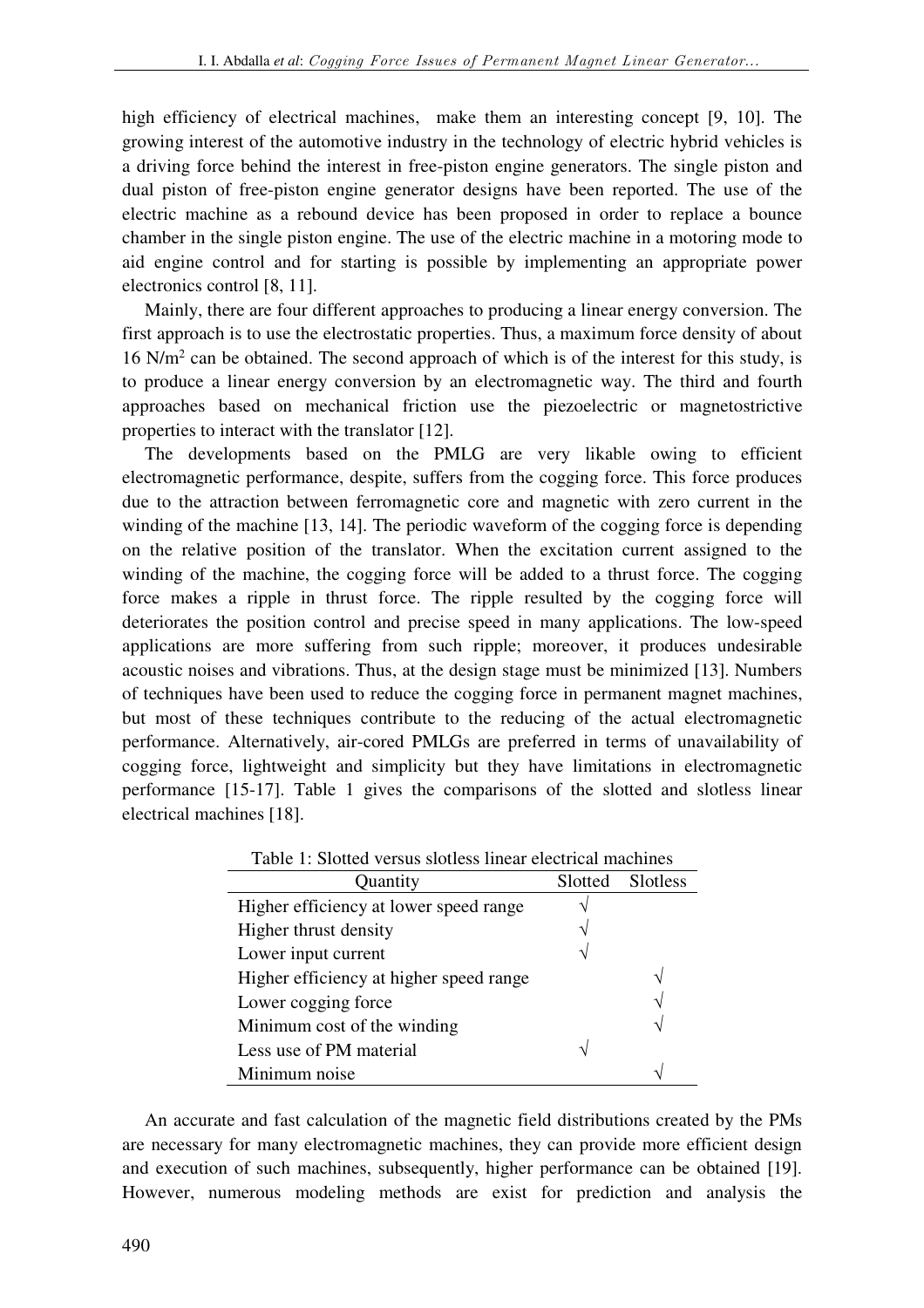electromagnetic behaviour of the electric machines. These methods vary from simple and accurate to a complicated and time-consuming models [20]. The finite element analysis (FEA) is offering many features, thus, it is widely used for the modeling and simulation of the electrical machines. However, the FEM empowers us to perform a complicated analysis of electrical machines in a minimum estimation time.

 This paper presents the electromagnetic analysis and cogging force investigation of a PMLG using two different ferromagnetic materials for the stator core by using finite element analysis (FEA) software ANSOFT Maxwell.

# **2. Problem formulation**

The FEA has been used to compute the magnetic field along the cross-section of the proposed generator. By the fact that, with the rare-earth magnet materials, a high magnetic field was possible to be achieved, especially, with the Halbach array configuration. However, in this study, the quasi-Halbach magnetization technique was selected for the moving-magnet, because it has the following advantages as compared with a conventional PM array [21, 22]:

- $\triangleright$  The array of PMs does not require any backing steel magnetic circuit, and the PMs can be bonded directly to a non-ferromagnetic supporting tube, such as plastics or aluminum.
- $\triangleright$  The power efficiency of the machine will be doubled because the fundamental field is stronger by a factor of 1.4 than in a conventional PM array.
- $\triangleright$  As compared to a conventional PM array, the magnetic field is more sinusoidal.

The picture of the Halbach array is shown in Fig.1 (a), and Fig.1 (b) shows the representation of the generated flux from the quasi-Halbach [21, 23].



(a) Five PM-ring quasi-Halbach array



(b) Magnet flux distributions of the Halbach array magnets Fig. 1. Quasi-Halbach magnetization and its magnetic flux distributions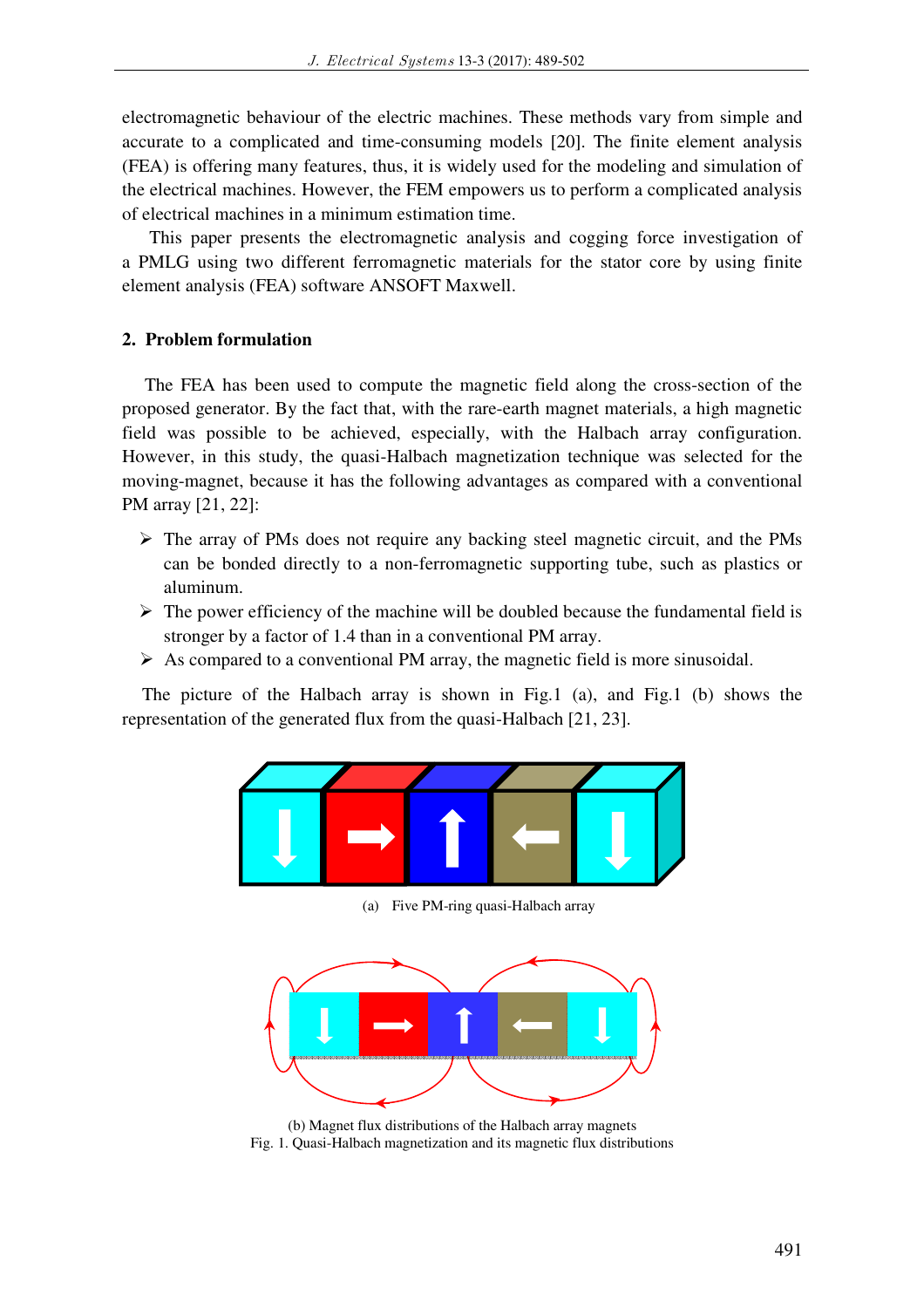The finite element two-dimensional (2-D) and three-dimensional (3-D) models adopted from ANSYS Maxwell simulation software for the proposed PMLG with laminated silicon steel and Somaloy stator core are shown in Fig. 2 and Fig. 3, respectively. The FPLG with single phase and long translator. It contains 6 coils and 6 slots. The translator is made of the neodymium-iron-boron (NdFeB) permanent magnet and it consists series of quasi-Halbach magnetized magnets. Quasi-Halbach magnetization provides higher air gap magnetic field distribution [24, 25]. The FEA is carried out for the PMLG with both materials; an axisymmetrical coordinate system with vector orientation for magnets has been adopted for the calculations.

The FE mesh affects the FEA calculation, especially in terms of time and accuracy of the computation. Thus, when the automatic mesh was used, allowed for a faster simulation and shorter execution time than a fine mesh. Nevertheless, the computation accuracy is low because the number of degrees of freedom is low [26]. Therefore, the fine mesh has been assigned for both proposed designs. It can be concluded that, the automatic mesh is suitable for fast computing, but with low accuracy; whereas, the fine mesh is suitable for high accuracy, but the computing process will be slow.



Fig. 2. Configuration of proposed PMLG with silicon steel lamination stator core (a) two-dimensional (b) threedimensional



Fig. 3. Configuration of proposed PMLG with Somaloy stator core (a) two-dimensional (b) three-dimensional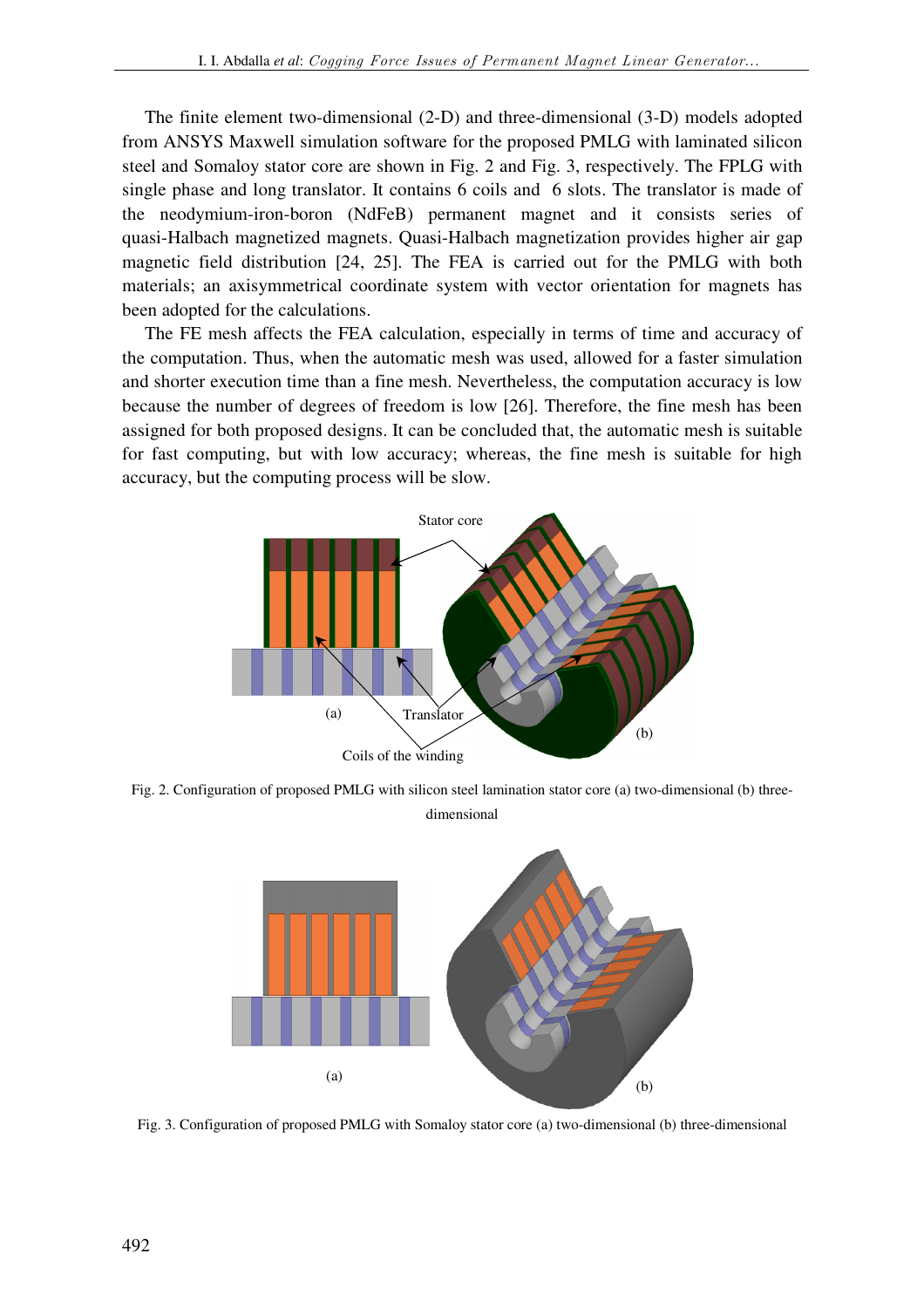Therefore, the magnetic field analysis is confined to two regions, namely the airspace region in which the permeability is  $\mu_0$ , and the magnetic region in which the permeability is  $\mu_0\mu_r$ ,  $\mu_r$  being the relative recoil permeability which for rare-earth PMs is close to unity. Therefore, for the magnetic flux density,  $B$  in airspace region and magnetic region, respectively, can be expressed as [27, 28]

$$
B = \mu_0 H \tag{1}
$$

$$
B = \mu_0 \mu_r H + \mu_0 M \tag{2}
$$

The magnetization, *M* of the linear machine in the cylindrical coordinate system can be expressed as [27, 29, 30]

$$
M = M_r e_r + M_z e_z \tag{3}
$$

The magnetization distribution was expandable into Fourier series, with *M<sup>r</sup>* and *M<sup>z</sup>* expressed as a function of z as in (4) and (5), respectively [14, 29].

$$
M_r = \sum_{n=1,2,\dots}^{\infty} M_m \cos m_n z \tag{4}
$$

$$
M_z = \sum_{n=1,2,\dots}^{\infty} M_{zn} \sin m_n z \tag{5}
$$

where  $M_r$  and  $M_z$  denoted the components of  $M$  in the radially and axially directions, respectively, and  $m_n = 2\pi n / T_n$ .

When the flux waveform is known, it can be used to calculate the open-circuit voltage of the motor. Therefore, with a time-varying magnetic flux,  $\phi(t)$ , the induced voltage can be calculated as [23, 31]:

$$
e_c = -\frac{d\phi(t)}{dt} = -\frac{dB}{dt}A\tag{6}
$$

where *B* is the magnetic flux density and *A* is the area that is occupying *B* . On the other hand, the thrust force for a given motor current can also be calculated from the electromagnetic power as the product of the EMF and winding current divided by the translator speed,  $v_t$ . Therefore,  $F_T$  is quantified as in (7) [29, 32]:

$$
F_T = \frac{e_c i_a}{v_t} = K_E(z_d) i_a = K_T(z_d) i_a
$$
 (7)

The dynamics of the system governing the armature movement of the proposed motor along the z-axis when the mass,  $M_m$ , is moving at speed;  $V_t$  with a damping coefficient, *b*, and spring elasticity, *k* , based on Alembert's equation can be expressed as [33, 34]:

$$
M_m \frac{dv_t}{dt} + bv_t + k \int v_t dt = K_T(z_d) i_a \tag{8}
$$

By substituting the value of  $F_T$  from (7), equation (8) can be rewritten as: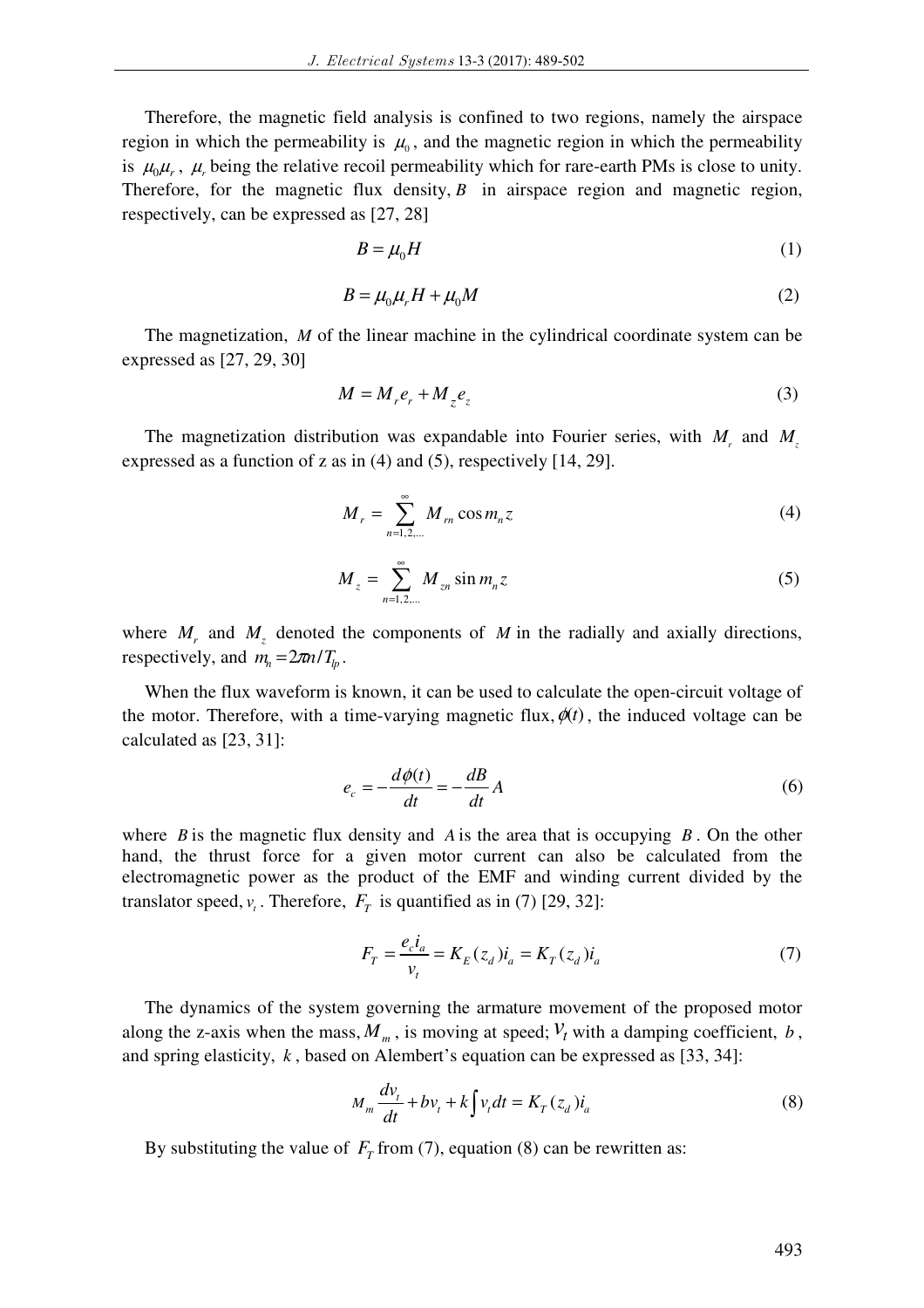$$
M_m \frac{dv_t}{dt} + bv_t + k \int v_t dt = F_T \tag{9}
$$

When the linear velocity is related to the displacement and time, the velocity of the translator can be expressed as [35]:

$$
v_t = \frac{dz_d}{dt} \tag{10}
$$

By taking the integration of (9) and substituting the value of  $V_t$ , it results in:

$$
M_m \frac{d^2 z_d}{dt^2} + b \frac{dz_d}{dt} + kz_d = F_T
$$
 (11)

where  $z_d$ ,  $d^2z_d/dt^2$  $d^2z_d/dt^2$ ,  $K_T$ ,  $i_a$  and  $dz_d/dt$  are the displacement of the translator, linear acceleration, thrust force constant, coil current and velocity of the translator, respectively.

The flux-linkage,  $\psi_c$ , in the winding can be obtained as

$$
\psi_c = \sum_{n=1}^{\infty} \phi_c \sin m_n z_d \tag{12}
$$

where

$$
\phi_c = \frac{(2\pi N_c K_m K_{dpn})}{m_n} \tag{13}
$$

where  $N_c$  and  $K_{dpn}$  are the number of coil turns and the winding factor, respectively.

#### **3. Results and discussion**

In this study, the machine is running at no-load, the winding current is zero. The permeability into the magnets and the coils is  $\mu_0$  without demagnetization of the magnet. The magnetic properties of silicon steel lamination and Somaloy have been identified. The design specification and main dimensions of the proposed PMLG are tabulated in Table 2.

Table 2: Design specification and main dimensions of PMLG

| Parameter                 | Value | Unit  |
|---------------------------|-------|-------|
| Magnet thickness          | 29.50 | mm    |
| Mechanical air gap        | 1.00  | mm    |
| <b>Magnetic Remanence</b> | 1.14  | Tesla |
| <b>Stroke</b>             | 45.00 | mm    |
| The total length          | 221   | mm    |

The analysis comparisons have been conducted based on two different outcomes, such as the flux line and flux density distribution in the generator. The outcomes of the analysis are further discussed as follows. Fig. 4 and Fig. 5 show the magnetostatic results for the flux lines and flux density distribution in the proposed design with silicon steel lamination using 2-D FEA. The quasi-Halbach provided the magnetization for the translator and created the flux line in round or closed loop pattern. From the indicator attached, there is a strong flux line created by the permanent magnet indicated by red and green lines. While the positive and negative value of the flux line just to illustrate the complete loop. Besides,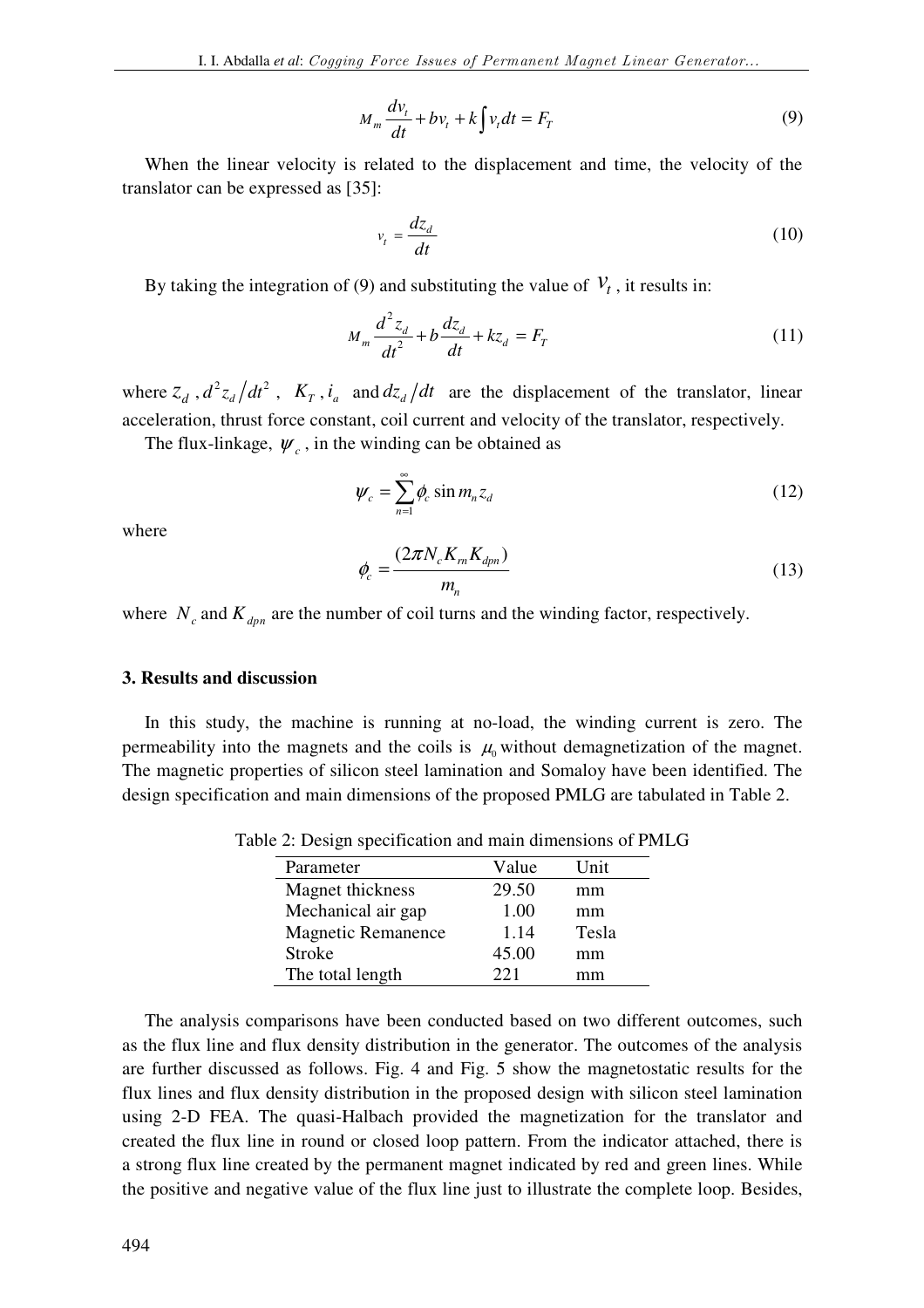the flux density is also an important performance measure to ensure the performance of the PMLG. From Fig. 5, as per expected, the same location of strong flux lines will create strong flux density. It shows that flux lines are perpendicular with flux density. The FE mesh rebuilt at each position with refinement mesh nearly the air gap. The variation of the flux lines is from 0.00054 to 0.00054 weber, whereas the flux density varies from 0.0003 to 2.5266 T.



Fig. 4. Magnetic flux lines distribution with Somaloy stator core



Fig. 5. Magnetic flux density distribution with Silicon steel laminations

Fig. 6 and Fig. 7 show the flux lines and flux density distributions, calculated by 2-D FEA on a generator in which the translator has quasi-Halbach magnetized magnets and stator core made of Somaloy. The flux lines vary from 0.00054 to 0.00054 weber as can be observed, there is no difference between the flux lines in the generator for both materials, because the calculation has been carried at no load and there is no effect of the core material. The variation of the flux density is from 0.0004 to 2.8247 T, it can be observed more magnetic flux density has been distributed in the generator with Somaloy core.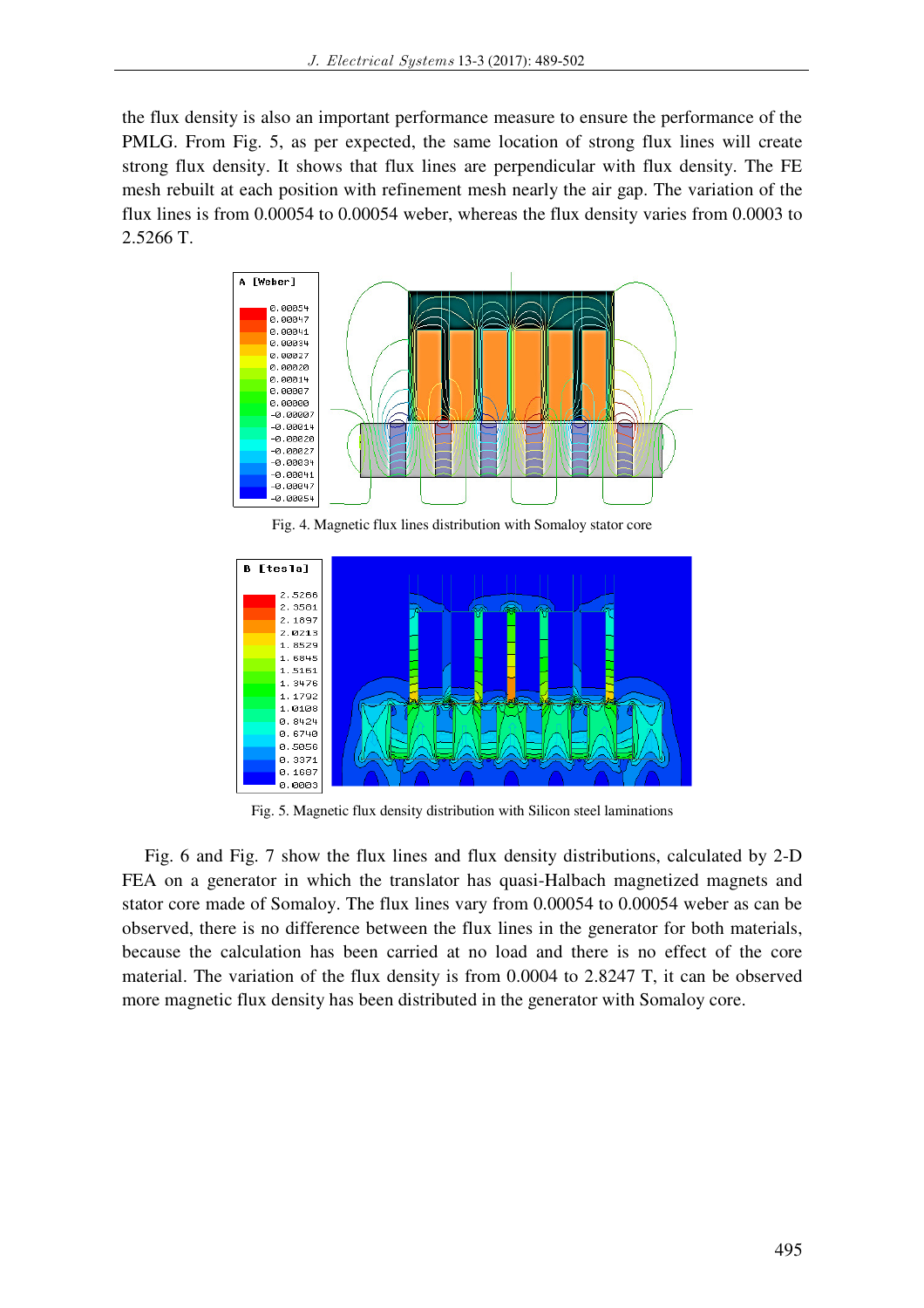

Fig. 7. Magnetic flux density distribution with Somaloy core

The comparison of the air gap magnetic flux density at zero translator's displacement is shown in Fig. 8. It will be seen that, it is not much difference between the two ferromagnetic materials are used for the stator core of the PMLG, as average magnetic flux density of 0.7733 tesla and 0.7707 tesla have been obtained for silicon steel lamination and Somaloy, respectively. The same translator has been used in both cases.



Fig. 8. Comparison of the air gap magnetic flux distribution of the proposed PMLG with silicon steel lamination and Somaloy stator cores.

The back-electromotive force (B-EMF) is a very useful parameter in the design of electrical machines because it enables the designer of estimating the efficiency and thrust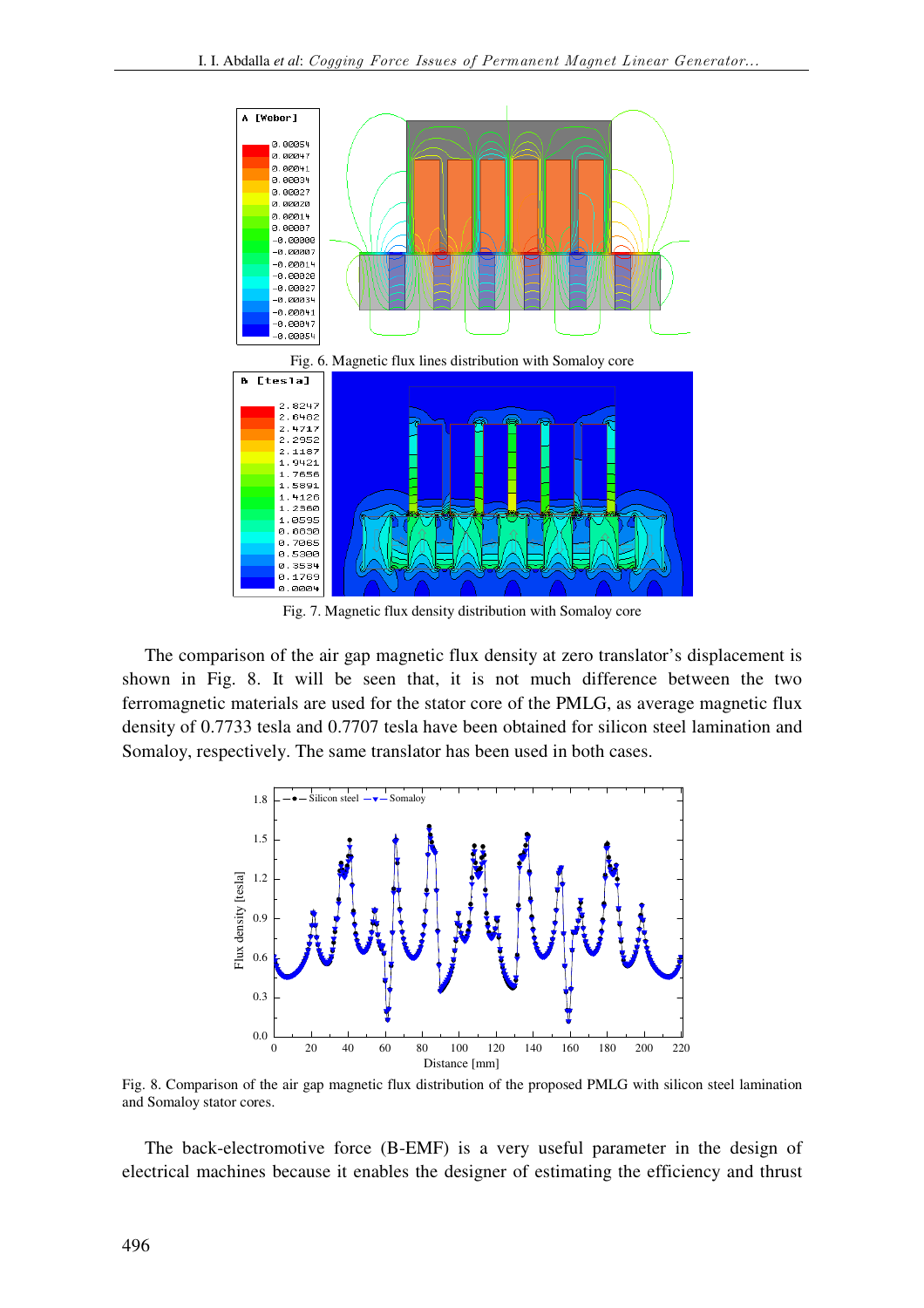force. The amount of the magnetic flux which is developed by the magnets and links the winding is used to calculate the B-EMF of the machine. Fig. 9 shows the comparison of the B-EMF of the generator with both ferromagnetic materials. Moreover, Table III gives the comparison of rms B-EMF and average B-EMF for the generator with the materials that have been used for the stator core. It can be seen that the generator with Somaloy gives better performance.



Fig. 9. Comparison of no-load B-EMF waveforms at 1 m/s

Table 3: Comparison of B-EMF of PMLG with silicon steel lamination and Somaloy stator core

| Material      | rms B-EMF | Average B-EMF |
|---------------|-----------|---------------|
| Silicon steel | 13.32 V   | $10.55$ V     |
| Somaloy       | 25.85 V   | 12.23 V       |

Fig. 10 shows the comparison of flux-linkage in the winding of the generator for both, with silicon steel and Somaloy, it can be observed that the generator with Somaloy has a higher flux-linkage. Furthermore, Table 4 gives the average value and rms value of flux-linkage in the two cases.



Fig. 10. Comparison of no-load flux-linkage at 1 m/s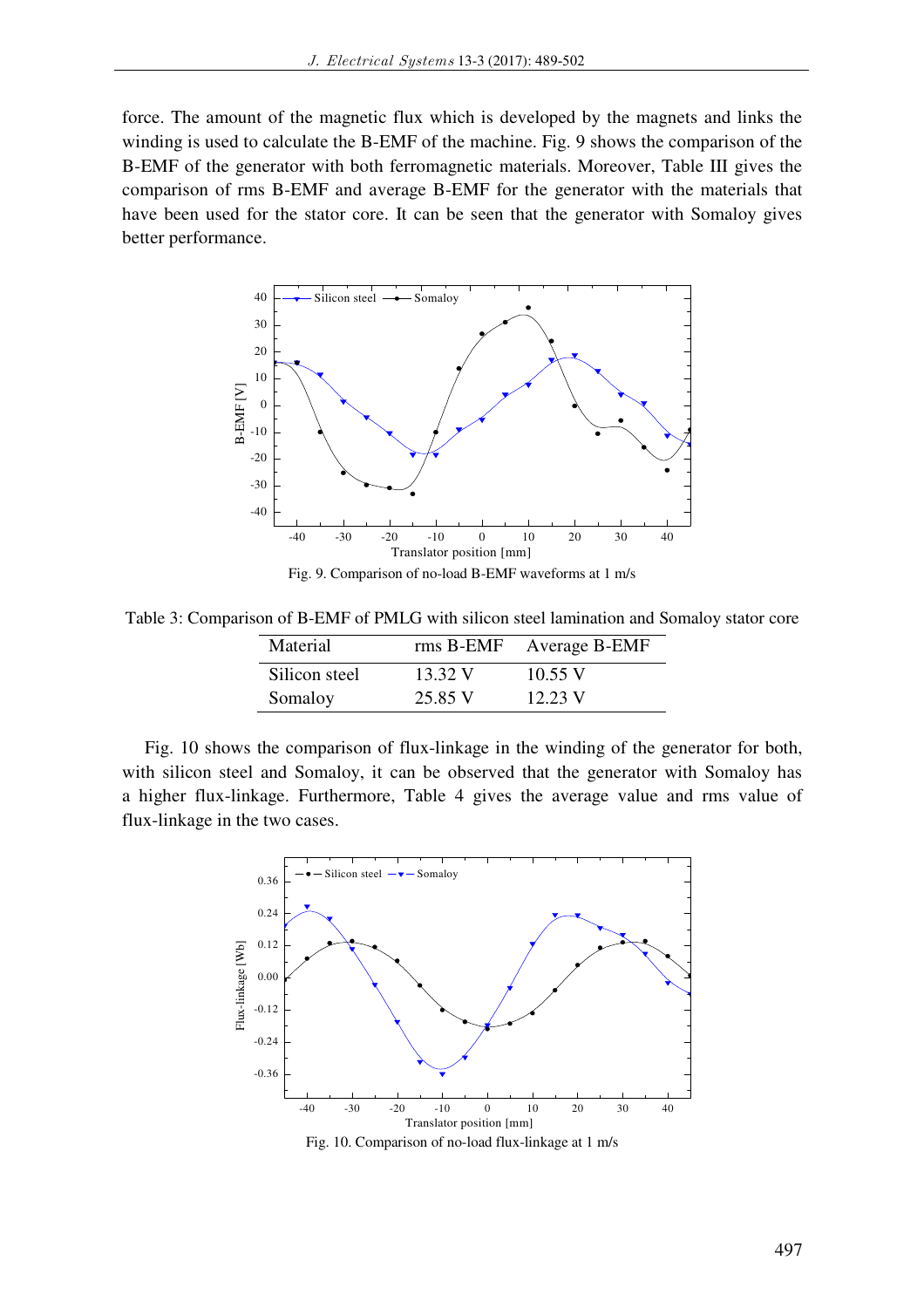| stator core   |                  |                      |  |  |
|---------------|------------------|----------------------|--|--|
| Material      | rms flux-linkage | Average flux-linkage |  |  |
| Silicon steel | $0.1165$ wb      | $0.0093$ wb          |  |  |
| Somaloy       | $0.1323$ wb      | $0.0203$ wb          |  |  |

Table 4: Comparison of flux-linkage of PMLG with silicon steel lamination and Somaloy

Winding inductance also one of the performance measures for the electrical machine, therefore, Fig. 11 shows the comparison of the winding inductance for the proposed PMLG, it can be observed that, the PMLG with Somaloy has higher winding inductance than the generator with silicon steel lamination.



Fig. 11. Comparison of winding inductance for the generator with two different stator core materials

Cogging force in the PMLG leads to oscillations of the generator speed and therefore output voltage and power fluctuations. The cogging force corresponds to the force due to the shape of the teeth and the permanent magnets when the current in the coil of the machine is zero. This force its evaluation is very sensitive to the mesh. However, the preferred and accurate method to compute the cogging force, is the use of the transient solver with motion; because the mesh will remain unchanged for all the positions. Therefore, the stator is fixed and the translator will move with steps. Thus, only the magnetic field from the magnets is exist and then the effect of the slot will present. As the translator of the FPLG moved forward and backward, this effect was computed by using the FEA. Fig. 12 to Fig. 14 show the comparison of the cogging force resulted between the stator and moving magnet of the translator at different translator acceleration and under two different ferromagnetic materials for the stator core. The result is fluctuating between the positive and negative value of force. The result shows that the cogging force is reduced in the case of using Somaloy for a stator core of the PMLG at velocities 0.6 m/s, 1.0 m/s and 2.0 m/s, respectively.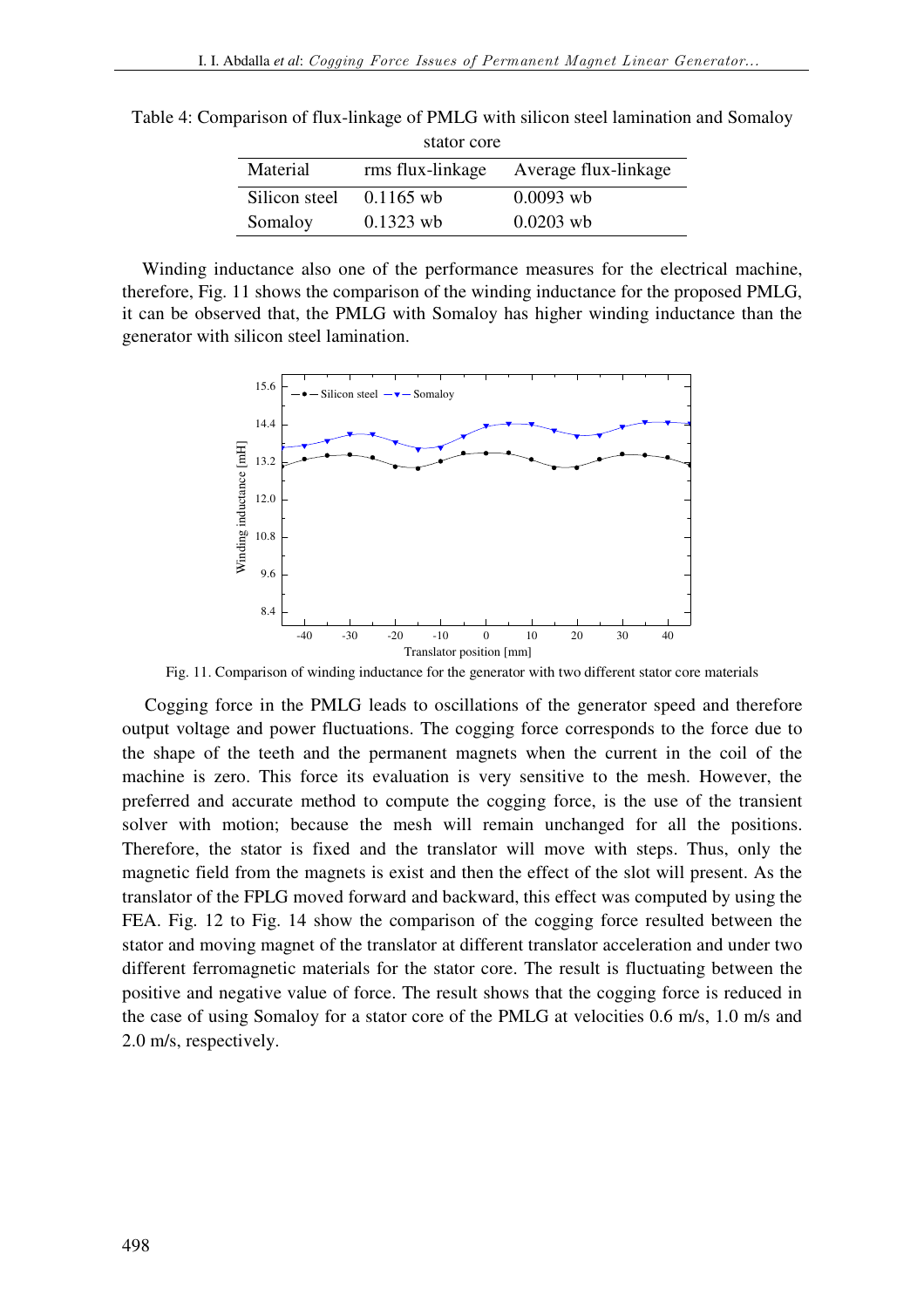

Fig. 12. Comparison of the tangential electromagnetic force component when the excitation current is zero and 45.0 mm displacement of the translator, under a linear velocity of 0.6 m/s.



Fig. 13. Comparison of the tangential electromagnetic force component when the excitation current is zero and 45.0 mm displacement of the translator, under a linear velocity of 1 m/s.



Fig. 14. Comparison of the tangential electromagnetic force component when the excitation current is zero and 45.0 mm displacement of the translator, under a linear velocity of 2 m/s.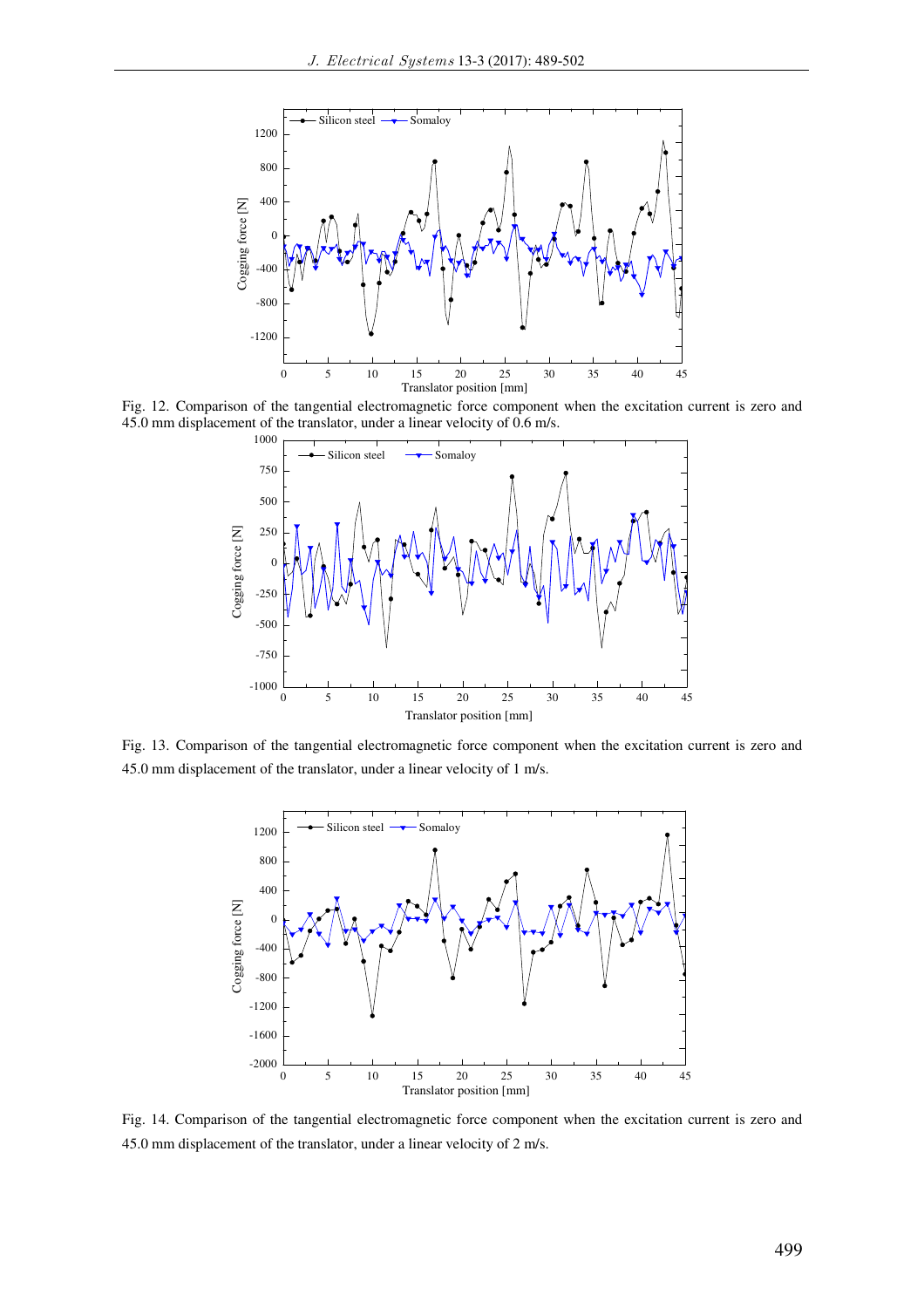Therefore, the cogging force reduction in the proposed design with Somaloy stator core as compared with previous published similar design [36-38], but with different techniques, it can be clearly observed that this proposed design is superior in the term of the cogging force reduction.

## **5. Conclusion**

This paper investigated the influence of ferromagnetic material of the stator core on the amount of induced cogging force in a free-piston permanent magnet linear generator (PMLG). The PMLG with laminated silicon steel and Somaloy is analyzed using FEA. Electromagnetic characteristics such as open-circuit magnetic field distributions, B-EMF, flux-linkage, and magnetic flux density are analyzed and presented. The cogging force investigation is carried out for PMLG with both ferromagnetic materials along with main dimensions and specifications have been given. It is found that the properties of the material have a significant influence on the cogging force reduction. Also, the velocity of the translator influences the cogging force dramatically. Moreover, from the comparisons between the PMLG with silicon steel laminations and PMLG with Somaloy, it has been found that the PMLG Somaloy showed a superior performance over the PMLG with silicon steel laminations. There is a much reduction of the cogging force of generator, and the next challenge is to do as much as it can minimize the cogging force in order to have better performance. Further, with the check for the fabrication availability, it is found that is difficult to fabricate such generator with silicon steel laminations rather than using Somaloy.

## **Acknowledgment**

Authors gratefully would like to thank Yayasan Universiti Teknologi PETRONAS (UTP) (0153AA-A92) and the Petroleum Research Fund (0153AB-A34) for funding this research work.

## **References**

- [1] M. v. D. HOEVEN, "CO2 Emissions From Fuel Combustion IEA Statistics," *International Energy Agency: highlights. França,* 2013.
- [2] O. Maloberti, R. Figueredo, C. Marchand, Y. Choua, D. Condamin, L. Kobylanski*, et al.*, "3-D–2-D dynamic magnetic modeling of an axial flux permanent magnet motor with soft magnetic composites for hybrid electric vehicles," *IEEE Transactions on Magnetics,* vol. 50, pp. 1-11, 2014.
- [3] J. Wang and N. Baker, "A comparison of alternative linear machines for use with a direct drive free piston engine," 2016.
- [4] A. E. Z. B. Zainal, "Effect of Injection Timing on the Operation of Hydrogen-Fuelled Free-Piston Linear Generator Engine during Starting," *International Journal of Automotive Engineering,* vol. 4, pp. 47-53, 2013.
- [5] M. R. Hanipah, R. Mikalsen, and A. Roskilly, "Recent commercial free-piston engine developments for automotive applications," *Applied Thermal Engineering,* vol. 75, pp. 493-503, 2015.
- [6] C. Guo, H. Feng, B. Jia, Z. Zuo, Y. Guo, and T. Roskilly, "Research on the operation characteristics of a free-piston linear generator: Numerical model and experimental results," *Energy Conversion and Management,* vol. 131, pp. 32-43, 2017.
- [7] N. B. Hung and O. Lim, "A review of free-piston linear engines," *Applied Energy,* vol. 178, pp. 78-97, 2016.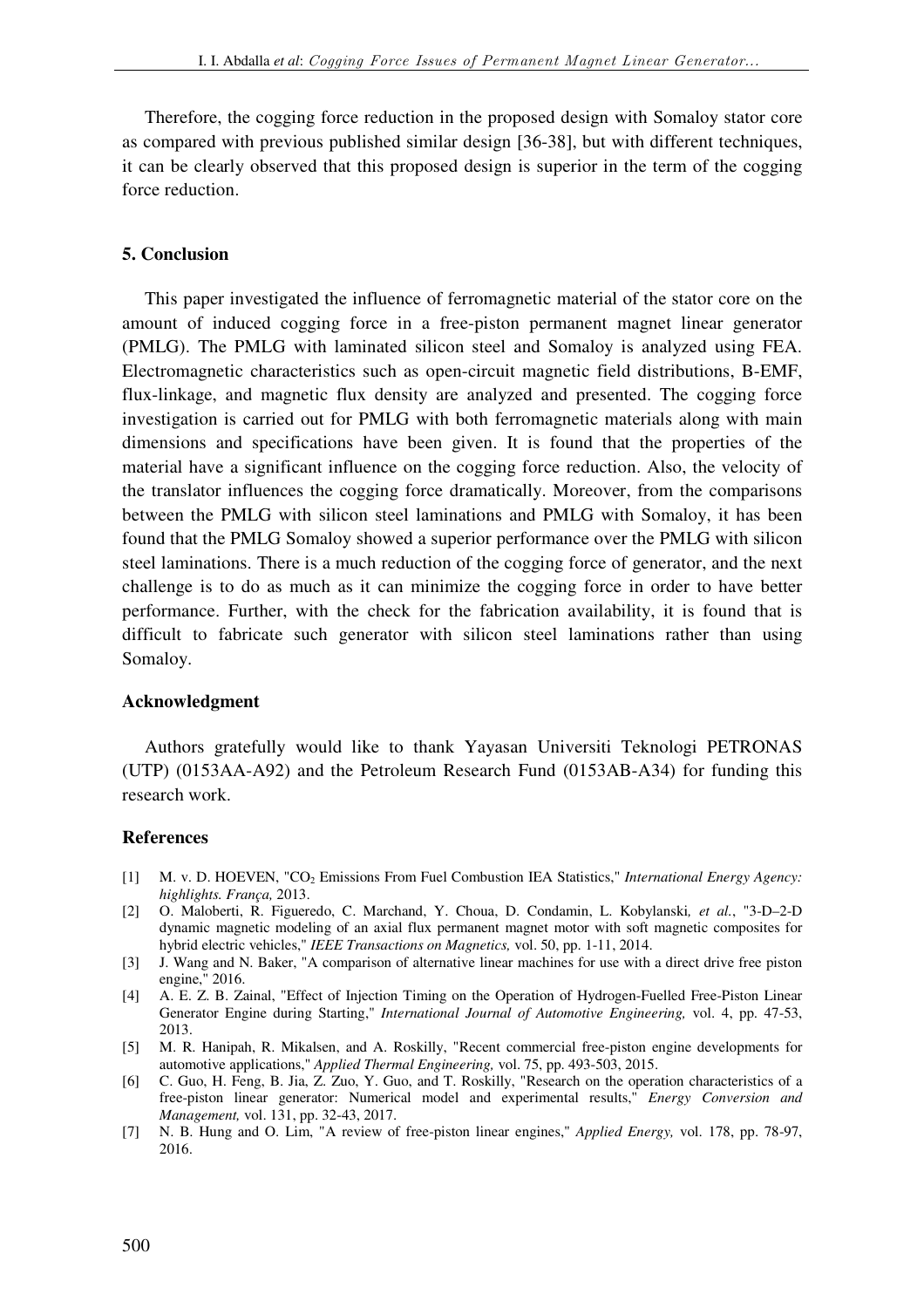- [8] B. Jia, R. Mikalsen, A. Smallbone, Z. Zuo, H. Feng, and A. P. Roskilly, "Piston motion control of a freepiston engine generator: A new approach using cascade control," *Applied Energy,* vol. 179, pp. 1166-1175, 2016.
- [9] E. Z. Z. Abidin, A. A. Ibrahim, A. R. A. Aziz, and S. A. Zulkifli, "Investigation of starting behaviour of a free-piston linear generator," *Journal of Applied Sciences,* vol. 12, p. 2592, 2012.
- [10] A. A. Ibrahim, A. R. A. Aziz, Z. Abidin, Z. Ezrann, and S. A. Zulkifli, "Operation of Free-Piston Linear-Generator Engine Using MOSFET and IGBT Drivers," *Journal of Applied Sciences,* pp. 1-6, 2011.
- [11] R. Mikalsen and A. Roskilly, "The control of a free-piston engine generator. Part 1: Fundamental analyses," *Applied Energy,* vol. 87, pp. 1273-1280, 2010.
- [12] Z. A. Ezrann Z., A. I. Abdulwehab, A. A. A. Rashid, Saiful A., and Zulkifli, "Effect of Motoring Voltage on Compression Ratio of a Free-Piston Linear Generator Engine," *Journal of Mechanical Engineering and Sciences,* vol. 8, pp. 1393-1400, 2015.
- [13] S. W. Youn, J. J. Lee, H. S. Yoon, and C. S. Koh, "A new cogging-free permanent-magnet linear motor," *IEEE Transactions on Magnetics,* vol. 44, pp. 1785-1790, 2008.
- [14] I. I. Abdalla, T. Ibrahim, and N. B. M. Nor, "Development and optimization of a moving-magnet tubular linear permanent magnet motor for use in a reciprocating compressor of household refrigerators," *International Journal of Electrical Power & Energy Systems,* vol. 77, pp. 263-270, 2016.
- [15] N. Gargov and A. Zobaa, "Multi-phase air-cored tubular permanent magnet linear generator for wave energy converters," *IET Renewable Power Generation,* vol. 6, pp. 171-176, 2012.
- [16] C. Yuan, H. Feng, and Y. He, "An experimental research on the combustion and heat release characteristics of a free-piston diesel engine generator," *Fuel,* vol. 188, pp. 390-400, 2017.
- [17] Y. Sui, P. Zheng, B. Yu, L. Cheng, and Z. Liu, "Research on a tubular yokeless linear PM machine," *IEEE Transactions on Magnetics,* vol. 51, pp. 1-4, 2015.
- [18] J. F. Gieras, Z. J. Piech, and B. Z. Tomczuk, *Linear synchronous motors: transportation and automation systems* vol. 20: CRC press, 2012.
- [19] I. I. Abdalla, T. Ibrahim, and N. M. Nor, "Linear permanent magnet motor for reciprocating compressor applications," in *2013 IEEE 7th International Power Engineering and Optimization Conference (PEOCO)*, 2013, pp. 29-34.
- [20] S. Wiak, E. Napieralska-Juszczak, J. Janssen, J. Paulides, and E. Lomonova, "3D analytical field calculation using triangular magnet segments applied to a skewed linear permanent magnet actuator," *COMPEL-The international journal for computation and mathematics in electrical and electronic engineering,* vol. 29, pp. 984-993, 2010.
- [21] Q. Han, "Analysis and modeling of the EDS maglev system based on the Halbach permanent magnet array," Doctor of Philosophy, Department of Electrical and Computer Engineering University of Central Florida Orlando, Florida, Orlando, Florida 2004.
- [22] J. F. Gieras, R.-J. Wang, and M. J. Kamper, *Axial flux permanent magnet brushless machines* vol. 1: Springer, 2008.
- [23] L. Dall'Ora, "Analysis and Design of a Linear Tubular Electric Machine for Free-piston Stirling Microcogeneration Systems," 2014.
- [24] I. I. Abdalla, T. B. Ibrahim, and N. M. Nor, "A Study on Different Topologies of the Tubular Linear Permanent Magnet Motor Designed for Linear Reciprocating Compressor Applications," *Applied Computational Electromagnetics Society Journal,* vol. 31, 2016.
- [25] I. I. Abdalla, T. Ibrahim, and N. B. M. Nor, "The Fabrication and Characterization of Short-Stroke Tubular Linear Permanent-Magnet Motor," <sup>9th</sup> International Conference on Robotic, Vision, Signal Processing and *Power Applications*, 2017, pp. 777-789.
- [26] B. Silwal, "Computation of eddy currents in a solid rotor induction machine with 2-D and 3-D FEM," 2012.
- [27] K. J. Meessen, B. Gysen, J. Paulides, and E. A. Lomonova, "Halbach permanent magnet shape selection for slotless tubular actuators," *IEEE Transactions on Magnetics,* vol. 44, pp. 4305-4308, 2008.
- [28] N.-C. Tsai and C.-W. Chiang, "Design and analysis of magnetically-drive actuator applied for linear compressor," *Mechatronics,* vol. 20, pp. 596-603, 2010.
- [29] J. Wang, D. Howe, and Z. Lin, "Comparative study of winding configurations of short-stroke, single phase tubular permanent magnet motor for refrigeration applications," *42nd Industry Applications Conference, IAS Annual Meeting. Conference Record of the 2007 IEEE*, pp. 311-318.
- [30] I. I. Abdalla, T. Ibrahim, and N. M. Nor, "Design Validation of a Moving-Magnet Tubular Linear Permanent Magnet Motor with a Trapezoidal Permanent Magnet Shape," *Applied Mechanics and Materials,*  vol. 793, pp. 274-279, 2015.
- [31] H. Feng, Y. Song, Z. Zuo, J. Shang, Y. Wang, and A. P. Roskilly, "Stable Operation and Electricity Generating Characteristics of a Single-Cylinder Free Piston Engine Linear Generator: Simulation and Experiments," *Energies,* vol. 8, pp. 765-785, 2015.
- [32] S. Vaez-Zadeh and A. H. Isfahani, "Multiobjective design optimization of air-core linear permanent-magnet synchronous motors for improved thrust and low magnet consumption," *IEEE transactions on magnetics,*  vol. 42, pp. 446-452, 2006.
- [33] B. Tomczuk and M. Sobol, "A field-network model of a linear oscillating motor and its dynamics characteristics," *IEEE Transactions on Magnetics,* vol. 41, pp. 2362-2367, 2005.